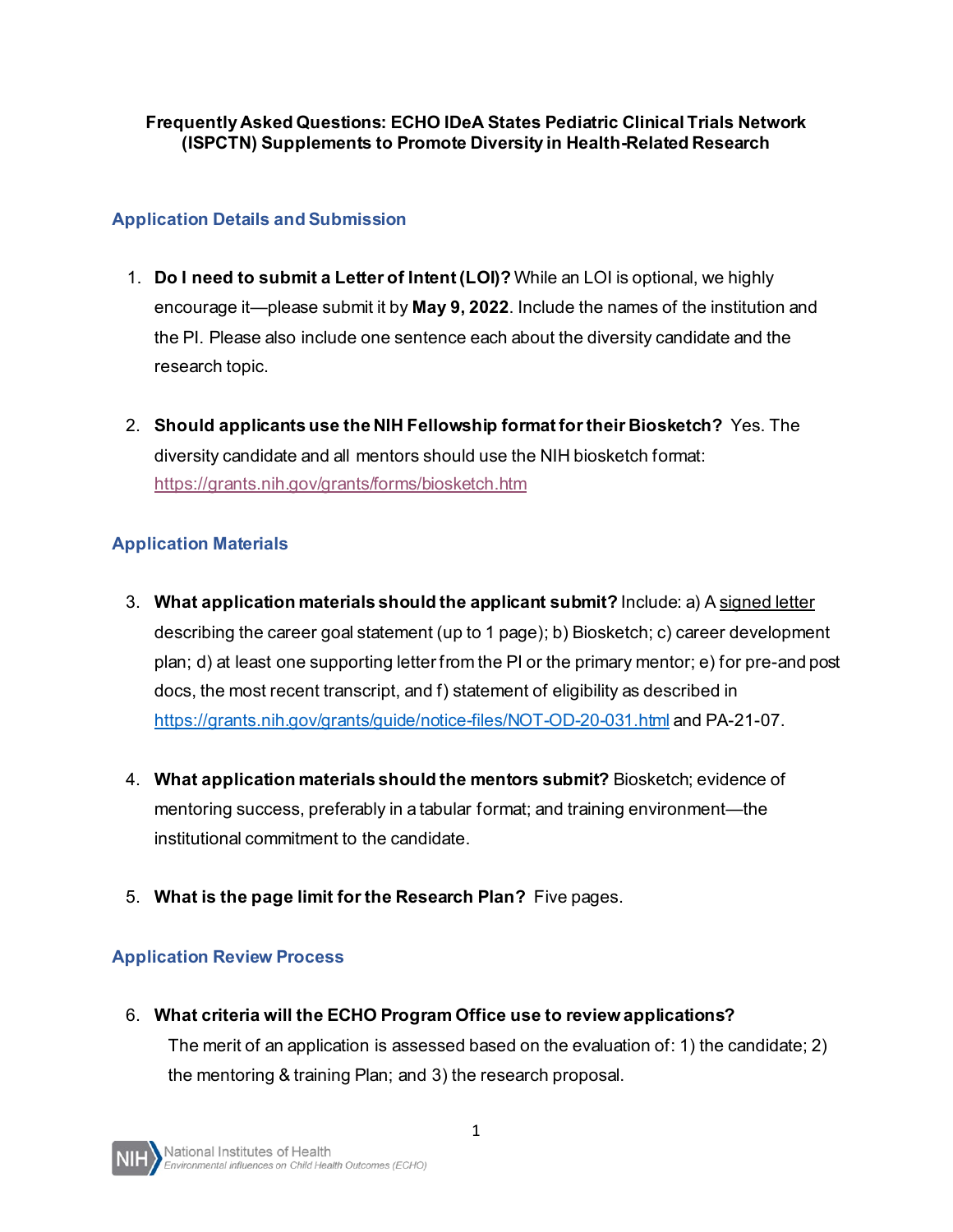### **Budget**

- 7. **What is the allowed budget?** For allowable budget, including costs for travel and supplies: see PA-21-071 (Page 12), and NIH Grant Policy Statement, Section II, 11.3.8.5 https://grants.nih.gov/grants/policy/nihgps/html5/section 11/11.3.8 allowable and unallo [wable\\_costs.htm](https://grants.nih.gov/grants/policy/nihgps/html5/section_11/11.3.8_allowable_and_unallowable_costs.htm)
- 8. **May I budget for a research assistant (RA)?** No—RAs are not allowed.
- 9. **How much should the applicant budget be for stipends and other expenses?** The levels set by the Congress are available at: [https://www.niaid.nih.gov/grants](https://www.niaid.nih.gov/grants-contracts/salary-cap-stipends)[contracts/salary-cap-stipends](https://www.niaid.nih.gov/grants-contracts/salary-cap-stipends); NRSA-specific dollar amounts for 2021 in [NOT-OD-21-049](https://malek.icourban.com/list-https-grants.nih.gov/grants/guide/notice-files/NOT-OD-21-049.html); and guidance on salary, see PA-20-166, *Section IV. 6. Funding Restrictions*: <https://grants.nih.gov/training/nrsa.htm>
- 10. **Are full indirect costs allowed for the performance site, and are they capped at 8%?** Applicants may request the full Facilities and Administrative Costs (F&A) in accordance with the Institution's negotiated rate agreement, and they are not capped. See PA-21-071, Section VI, part 1. Award Notices, third paragraph.

# **Eligibility**

- 11. **Is a candidate currently employed or funded by ISPCTN parent grant eligible for the diversity supplement award?** No—They are not eligible to receive the diversity supplement award. See PA-OD-21-071, Section III, Item 3.
- 12. **What qualifies as an underrepresented group?** Refer to PA-21-071 (Part 2, Section I) to determine candidate's eligibility.
- 13. **At which career levels are candidates for ECHO Supplements to Promote Diversity in Health- Related Research?** Candidates from high school through junior faculty level are eligible.

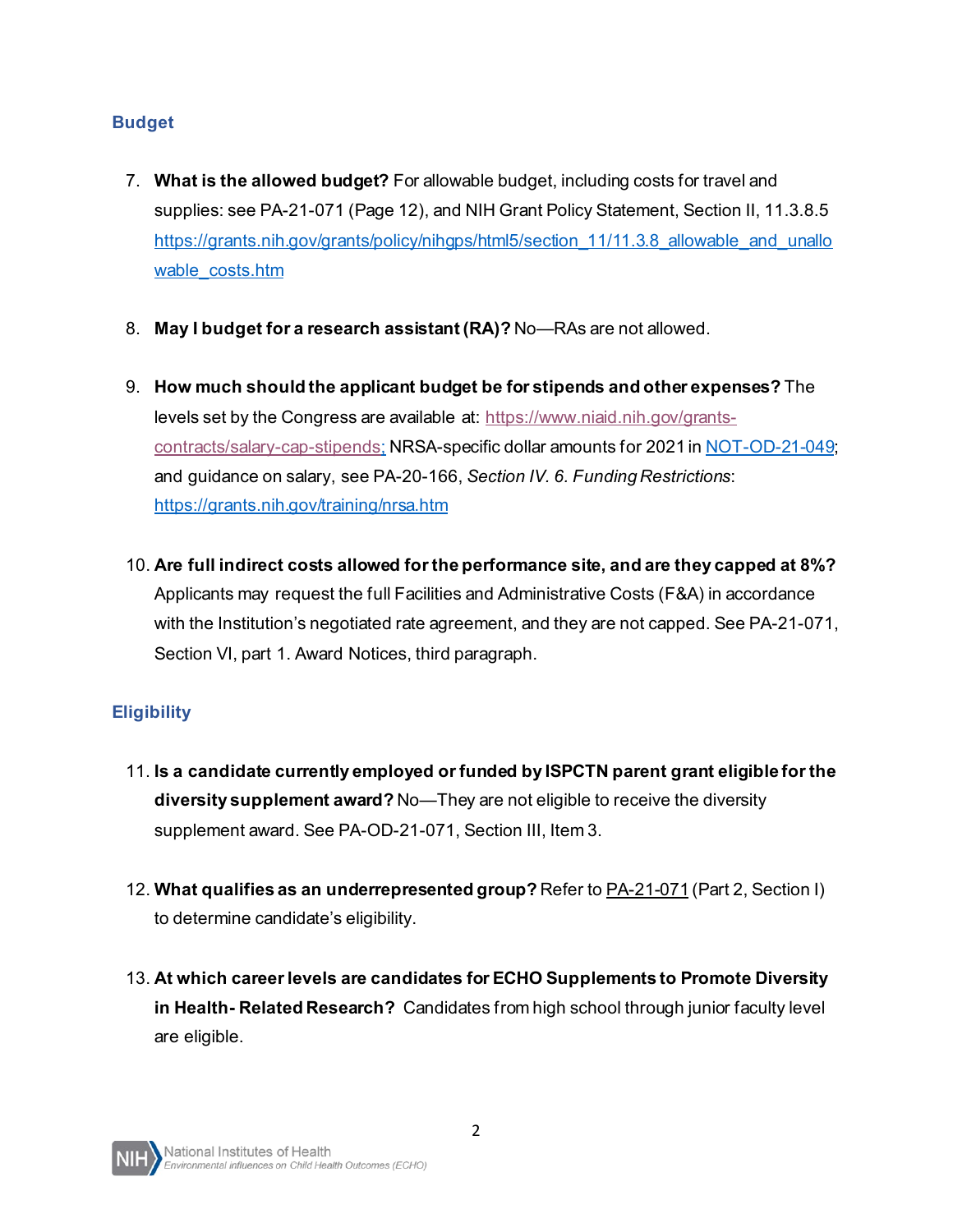14. **Who verifies the candidate's statement of eligibility?** The Authorized Organizational Representative should verify and approve the candidate's eligibility in a signed cover letter.

#### **Mentors and Mentoring**

- 15. **Are co-mentors allowed?** Yes. Specify their roles and justify their needs.
- 16. **Is there a page limit for the Mentoring and Training Plan section?** There are no page limits for the mentoring and training plan.

### **Research Topics**

- **17. What research topics can we propose as part of the ECHO Supplements to Promote Diversity in Health- related Research?** The topics must be within ECHO's 5 outcome areas. Some topics could include, **but are not limited to**, studies related to an ongoing ISPCTN clinical trial; secondary analyses of data resulting from ongoing or completed ISPCTN trials; qualitative and quantitative studies designed to derive data supporting current or future trials in IDeA States.
- **18. May I propose a new clinical trial?** No. The diversity candidate may not propose a new or independent clinical trial.

#### **Miscellaneous**

- **19.Who is the contact for further questions?** NIH ECHO-ISPCTN Project Officer: Tonse N. K. Raju, M.D. [\(tonse.raju@nih.gov\)](mailto:tonse.raju@nih.gov): Telephone: 202-302-3984.
- **20. How can applicants get assistance if they have trouble with the electronic submission system in ASSIST?** For technical assistance, please contact the following: Toll-free: 1-866-504-9552 (Press 1 for **eRA** Commons or ASSIST) Phone: 301-402-7469 (Press 1 for **eRA** Commons or ASSIST) For immediate help (as for example, you are within two days of a due date for submission